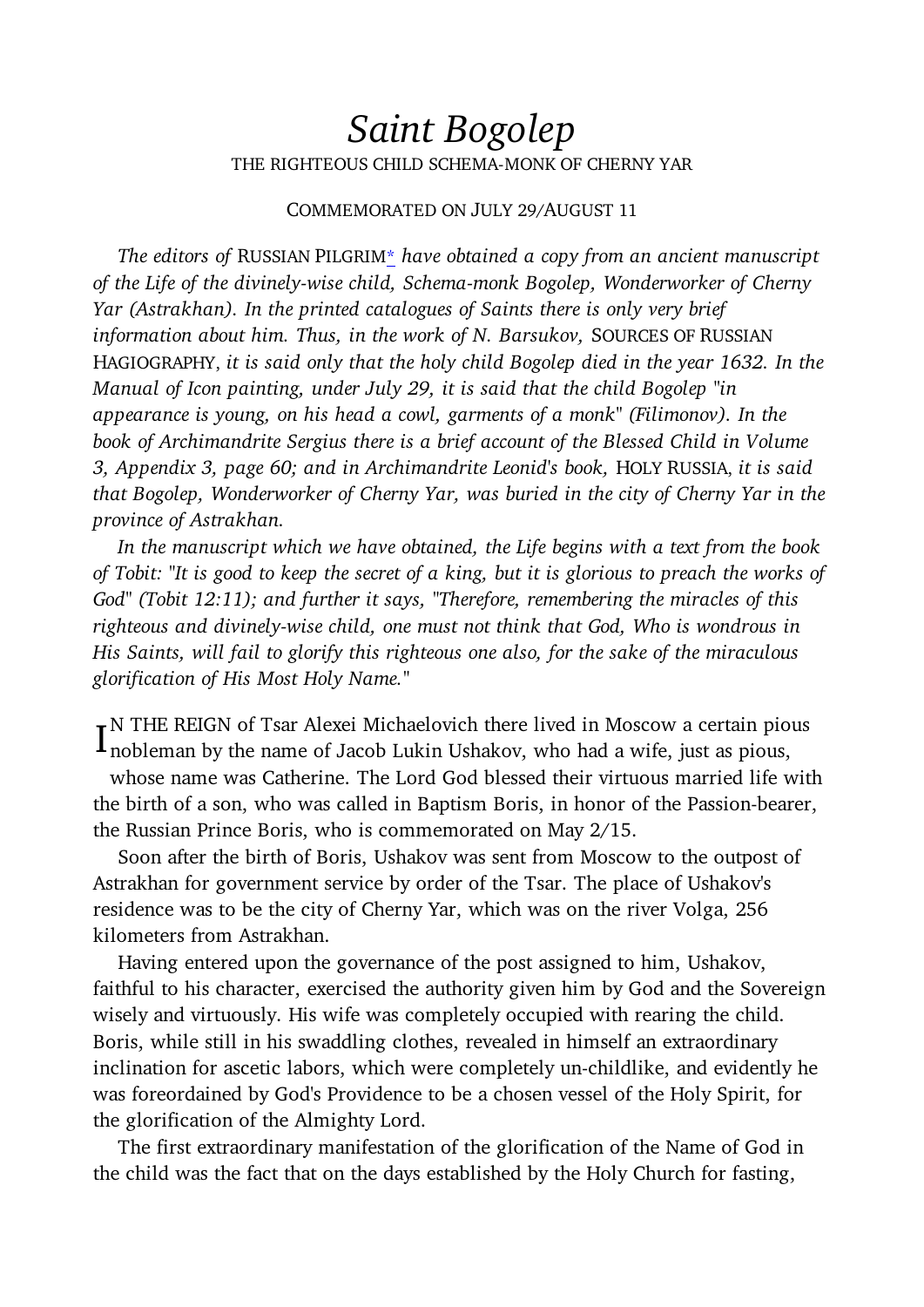Wednesday and Friday, in remembrance of the sufferings and death of the Saviour, Boris would not drink milk from his mother's breast and spent these days without food. The second extraordinary manifestation of piety in the child was expressed in his striving to hear the Divine service, so that no sooner would the bell begin to ring in the local belfry for the Divine service than Boris would begin to cry very loudly, and his childish cry would cease only when he was brought to church; and so his mother and their servants soon became accustomed to brining him to church immediately after the bell would ring. In the church a joyful feeling would be expressed in the child's face, and only at the end of the Liturgy would he accept food. Then, with every day, Boris was strengthened more and more by the grace of the Holy Spirit, to the joy of his parents and the astonishment of all who knew him and heard about him.

 In one of the sorrowful years when the plague had seized with its death-dealing poison the whole extent of the Russian land, from the royal city of Moscow to the boundaries of Astrakhan, the son of the Commander Ushakov, the pious child Boris, also became ill. His right leg was covered with deep sores, and the intolerable pain gave him no rest either day or night, but, faithful to his calling, the child Boris, limping, did not cease to go to the temple of God to offer his holy child's prayers, acting according to the Psalmist: I have chosen to be an abject in the house of my God, rather than to dwell in the tabernacles of sinners (Psalm 83:11). By the zealous concern and car of his parents and physicians, the disease of the legs finally passed. But following upon this disease it was pleasing to God to send the young righteous one a different temptation: on his face there appeared a form of leprosy. But behold, during the time of this illness a certain monk came to the house of Jacob. Being hospitably received by the Commander, the Elder blessed all who dwelt in the house and visited the Commander's sick son. Seeing the monk, Boris became yet more inflamed with love for God. Seeing in him one sent from God, he began to entreat his parents that he be allowed immediately to be clothed in the Angelic habit. The desire of their beloved son was strange, but feeling beforehand that their dear child was not fitted for life in this present world, and knowing from the Lives of the Saints examples of children receiving the Angelic habit, they decided to give their seven-year-old son this great joy. In the cathedral church of the Resurrection of Christ, Boris was tonsured in the monastic habit and called Bogolep. Then, soon after receiving the monastic habit, the righteous child was clothed also in the Schema (great habit).

 The newly-made Schema-monk was not long to rejoice his parents and astonish everyone by his labors and his example of divinely wise life. Two days after receiving the Schema, the righteous boy grew ill, and on the third day he was already called into the heavenly kingdom for the eternal glorification of the Lord, together with the Angels and all the Saints who have pleased God. The parents of the newly-reposed one experienced a double feeling: great sorrow, expressed in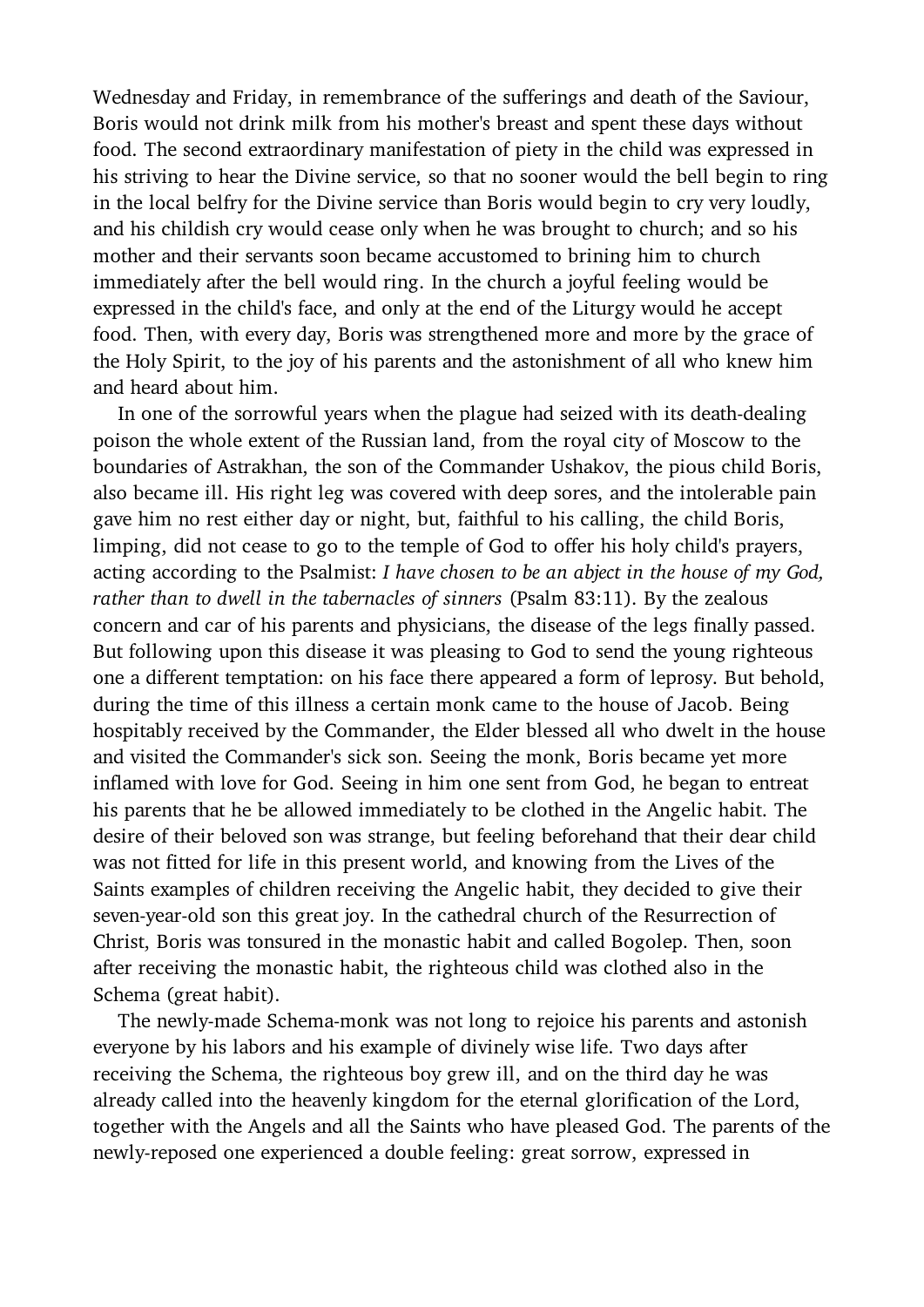lamentation and weeping over their beloved son, and also an inexpressible joy at the thought that the Almighty Lord had chosen the boy from their family for the inheritance of the heavenly kingdom.

 With great honor the blessed child was buried in the same city of Cherny Yar near the very church of the Resurrection of Christ where he had received the Schema, at the left side of the Altar, so that form their mansion his parents might daily see the place of their son's repose and might pray to the Lord Who glorifies His Saints, that He, being All-merciful, might not fail to glorify also this God-pleasing child, the Schema-monk. For did not the Lord Himself say, Suffer little children to come unto Me, and forbid them not, for of such is the Kingdom of Heaven? (Matthew 19:14).

 The Lord Who is wondrous in His Saints soon glorified His new chosen one. In the reign of the same Sovereign, the Tsar and Great Prince Alexei Michaelovich, the rebellion of Stenka Razin infected the whole of Russia with a great turmoil. Having laid waste a multitude of cities and villages, Razin came also as far as Cherny Yar, where he destroyed many houses and took many inhabitants captive for his own evil purposes. On leaving Cherny Yar, however, he remembered that he had not yet destroyed the city completely and that the soldiers from Moscow might find a point of support for their pursuit of him. Therefore, he sent a regiment of Tatars who had surrendered to him, so that they might destroy utterly the unfortunate city. But what were the astonishment and confusion of the Tatar regiments when, approaching the city, they saw, walking on the walls, a boy Schema-monk! Those who succeeded in going closer to the wall heard the voice of the holy Monks saying, "Depart from here, wretched ones! You cannot do anything to this city, because God has placed me to guard this city." Nevertheless, there were stubborn ones found among them who, despite everything, wished to enter the city, but an invisible power held them; finally, being struck by blindness, against their will they were forced to depart, and only a mile away from the city walls did they receive their sight back, by God's power, after having done nothing to the city because of the prayers of the righteous child Bogolep, being pursued by holy guards of Angels. They returned in disgrace to their Ataman, Razin, in the city of Astrakhan. But the outlaw did not believe the tale of the disgraced regiment and became extremely angry at them, sending another regiment to lay waste the city. This regiment met the same fat, and so the Moscow troops under the leadership of Ivan Bogdanovich Milaslavsky could enter the city and firmly establish themselves in it.

 During the reign of the next Tsars, John and Peter Alexeivich, by the help and intercession of the child Bogolep, Cherny Yar was saved from the Kuban Tatars. When they came up to the city to lay it waste, there suddenly appeared before them a Child-monk on a white horse who strictly commanded them to go away. The Tatars were seized with an indescribably fear and returned without doing any harm to the city.

In 1695 a priest at the church of the Nativity of the Mother of God in the city of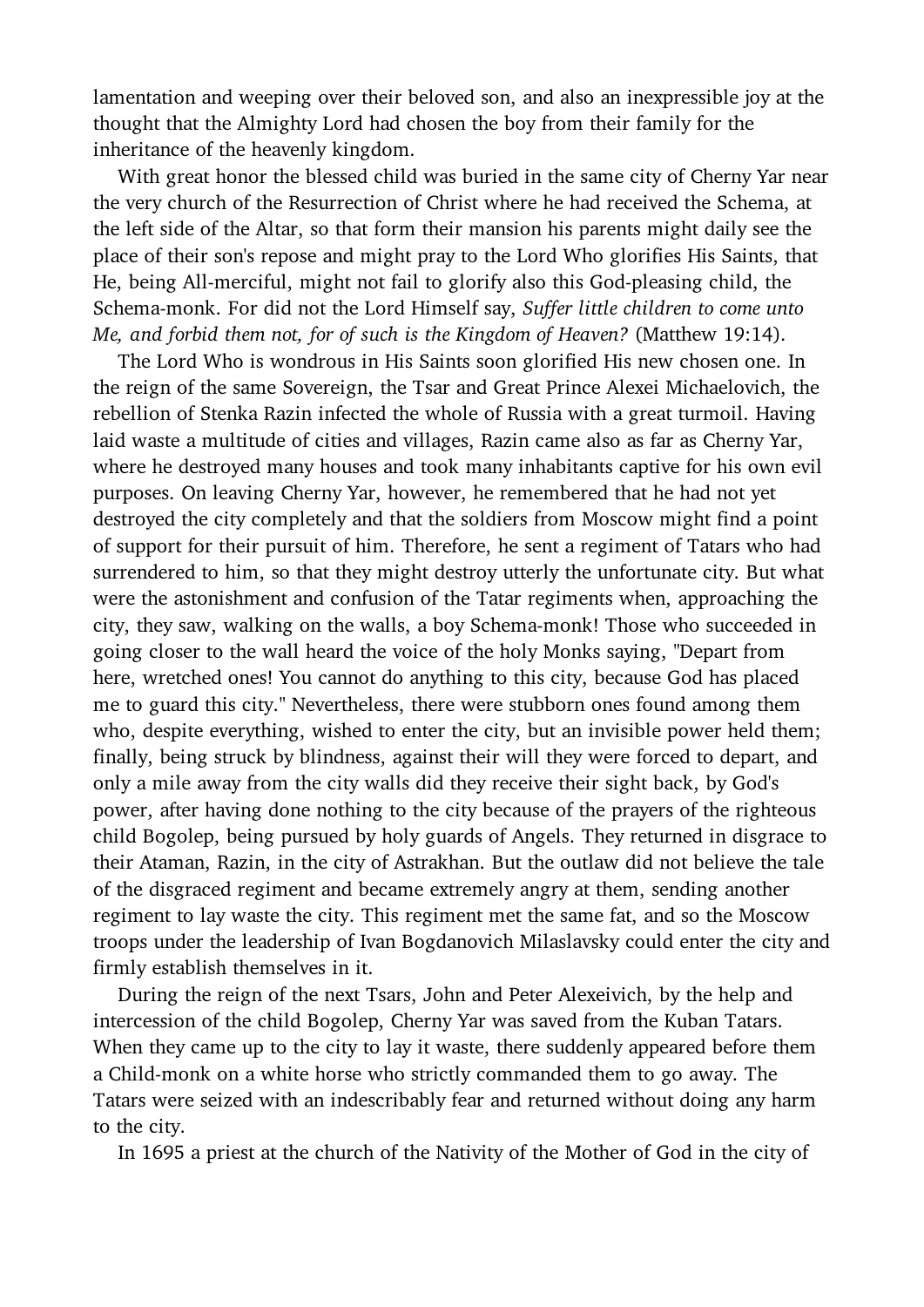Astrakhan, whose name was John, was struck by an affliction of the eye. Praying to the Lord to grant him healing, he had the joy after prayer one night to see the child, Schema-monk Bogolep, who commanded him to pain his image and sent it to his tomb in the city of Cherny Yar, adding, "When you will have fulfilled this command, you will be healed of your affliction." Rising from sleep, the priest, who was also an icon painter, was perplexed as to how, being almost blind, he was to paint an icon of the child Schema-monk whom he had seen. However, using all his strength so as to depict the righteous one, he took a board and made a sketch on it. What was his astonishment when, after undertaking the work, he began to feel that with every minute he was getting better, and at the end of the work he was almost completely healed! Having received help for his affliction, the priest began, day by day, to put off the finishing of the work, and he did not send the icon to the designated place; and finally he forgot about it altogether. Thus a year passed. The priest again became afflicted, even more severely than before, with a disease of the eyes. A second time the child Bogolep appeared to him, reproaching him for his negligence, and a second time commanding him to finish painting the icon which he had begun and not completed, and to send it to his tomb in Cherny Yar. Then the priest promised with an oath to fulfill the commandment of the blessed child if only he would receive healing. Immediately after this he undertook the completion of the work and, having finished it, with the blessing of Archbishop Sabbatius he set out with the icon for Cherny Yar, where, with a procession and the ringing of bells, the icon was triumphantly greeted and placed on the tomb of the child Bogolep.

 In the manuscript which we have there are set forth several miracles received from the holy child. Without giving them all, we cannot fail to make a remark about eh following extraordinary manifestation of the miraculous power of God through His chosen one.

 In Cherny Yar there was a city guard whose name was Gerasimus, who was deaf and dumb from birth. Once at night, when as usual he was on guard at the tower which is called Zaklikusha, he saw before him the child Bogolep surrounded by an extraordinary light. Gerasimus was frightened and signed himself with the sign of the Cross and, not moving, with piety and reverence he looked at the light-bearing righteous one who said to him, "Do not fear, Gerasimus, but bow your head"; and when he had bowed his head, the holy child touched him with his hands and became invisible. From this hour Gerasimus was completely healed and was not deaf and dumb any more, and he began loudly to glorify the Lord and His servant, the child Schema-monk Bogolep.

 The illustration of the righteous child which is here presented is taken from a rare copy of the above-mentioned icon which was painted by the Priest John.